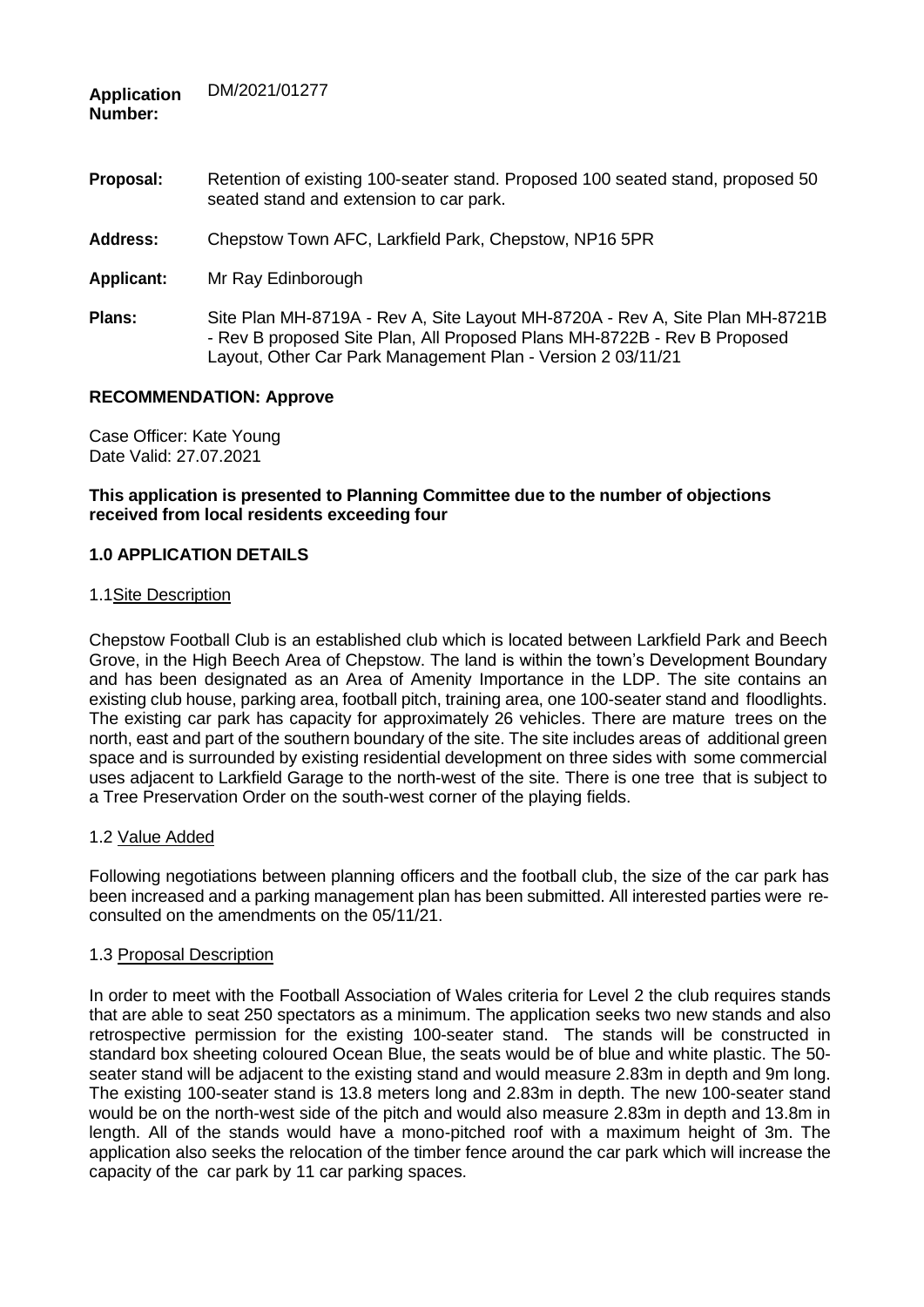### **2.0 RELEVANT PLANNING HISTORY (if any)**

| <b>Reference</b><br><b>Number</b> | <b>Description</b>                                                                                                 | <b>Decision</b>          | <b>Decision Date</b> |
|-----------------------------------|--------------------------------------------------------------------------------------------------------------------|--------------------------|----------------------|
| DM/2021/01277                     | Existing 100-seater stand. Proposed<br>100 seated stand, proposed 50<br>seated stand and extension to car<br>park. | Pending<br>Determination |                      |
| DC/2002/01191                     | Extension To Clubroom To<br>Incorporate Pool & Darts Area                                                          | Approved                 | 23.01.2003           |
| DC/1996/00691                     | New Changing Rooms.                                                                                                | Approved                 | 12.03.1997           |
| DC/1994/00128                     | Retention Of A Portacabin For<br>Meeting Place.                                                                    | Approved                 | 04.05.1994           |

# **3.0 LOCAL DEVELOPMENT PLAN POLICIES**

## **Strategic Policies**

S5 LDP Community and Recreation Facilities S13 LDP Landscape, Green Infrastructure and the Natural Environment S16 LDP Transport S12 LDP Efficient Resource Use and Flood Risk S17 LDP Place Making and Design

# **Development Management Policies**

CRF1 LDP Retention of Existing Community Facilities CRF2 LDP Outdoor Recreation/Public Open Space/Allotment Standards and Provision DES1 LDP General Design Considerations DES2 LDP Areas of Amenity Importance NE1 LDP Nature Conservation and Development LC5 LDP Protection and Enhancement of Landscape Character EP1 LDP Amenity and Environmental Protection MV1 LDP Proposed Developments and Highway Considerations SD4 LDP Sustainable Drainage

### **Supplementary Planning Guidance**

Monmouthshire Parking Standards (January 2013) <http://www.monmouthshire.gov.uk/app/uploads/2015/07/Mon-CC-Parking-Standards-SPG-Jan->2013.pdf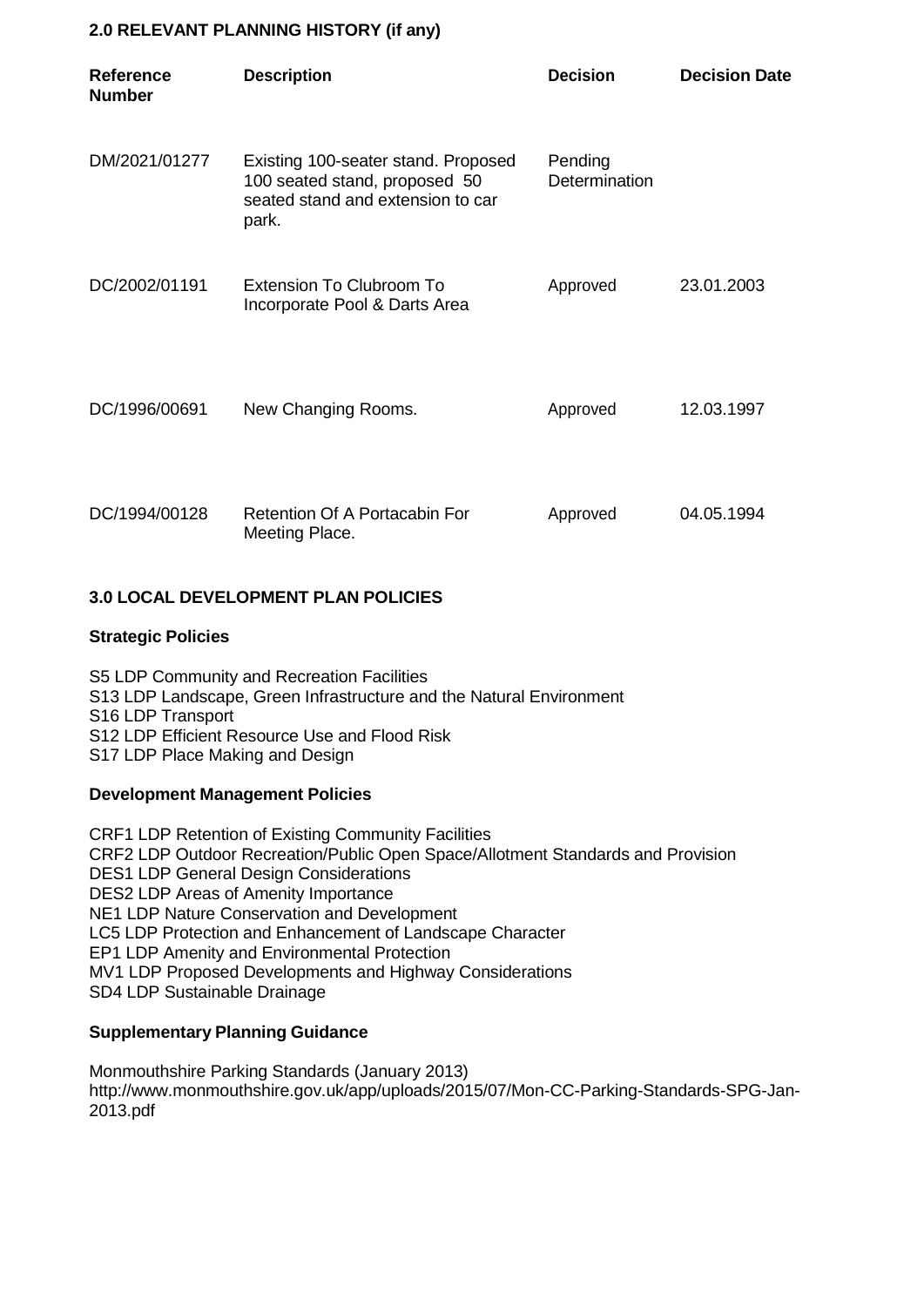### **4.0 NATIONAL PLANNING POLICY**

### **Future Wales - the national plan 2040**

Future Wales is the national development framework, setting the direction for development in Wales to 2040. It is a development plan with a strategy for addressing key national priorities through the planning system, including sustaining and developing a vibrant economy, achieving decarbonisation and climate-resilience, developing strong ecosystems and improving the health and well-being of our communities. Future Wales - the national plan 2040 is the national development framework and it is the highest tier plan, setting the direction for development in Wales to 2040. It is a framework which will be built on by Strategic Development Plans at a regional level and Local Development Plans. Planning decisions at every level of the planning system in Wales must be taken in accordance with the development plan as a whole.

### **Planning Policy Wales (PPW) Edition 11**

The primary objective of PPW is to ensure that the planning system contributes towards the delivery of sustainable development and improves the social, economic, environmental and cultural wellbeing of Wales, as required by the Planning (Wales) Act 2015, the Well-being of Future Generations (Wales) Act 2015 and other key legislation and resultant duties such as the Socio-economic Duty.

A well-functioning planning system is fundamental for sustainable development and achieving sustainable places. PPW promotes action at all levels of the planning process which is conducive to maximising its contribution to the well-being of Wales and its communities.

#### **5.0 REPRESENTATIONS**

#### 5.1 Consultation Replies

**Chepstow Town Council** recommends approval but still has reservations over the provision of parking.

### **MCC Highways (18/11/21)** - No objection

The highway authority welcomes the applicant's submission of a car park management plan and amended plans detailing an increase in car parking provision. The highway authority therefore removes the former objection relating to the provision of parking and therefore does no object to the application.

#### MCC Highways (07/09/21) - Concerns

The proposal does accord with the adopted parking standards; however, the highway authority has concerns regarding the parking stress experienced on the immediate residential streets. These surrounding streets do not have any specific parking control, and it is not considered sufficient grounds to object to the proposal. Management of these streets would require specific traffic regulation orders. It is therefore suggested that the police are consulted regarding the potential for increased congestion and parking nuisance. It is also suggested that a parking plan be submitted to help manage any parking nuisance.

### **MCC GI and Landscape** - No objections

The structures are akin to the existing stand and do not propose obtrusive works to the grounds or result in a loss of significant green space to accommodate them. There is little impact to the existing TPO 102/G4 which remains protected. The limited loss in green space and water managed into a soakaway means that the development will not have a detrimental impact on the wider landscape. A clear root protection zone would be required during construction.

Concerns were raised regarding provision for less abled spectators, and advice provided in relation to SuDS opportunities and/or green roofs to the stands.

### **Lead Local Flood Authority and SuDS Approval Body**

The proposed site layout and drainage system will impact runoff from the site. The application includes no drainage information or ground testing. If the total construction area is above 100m2 then SAB approval will be required prior to works commencing on site. If the site is below 100m2 total construction area a condition will be needed.

During construction the applicant will need to ensure that there are no increases in run-off or silt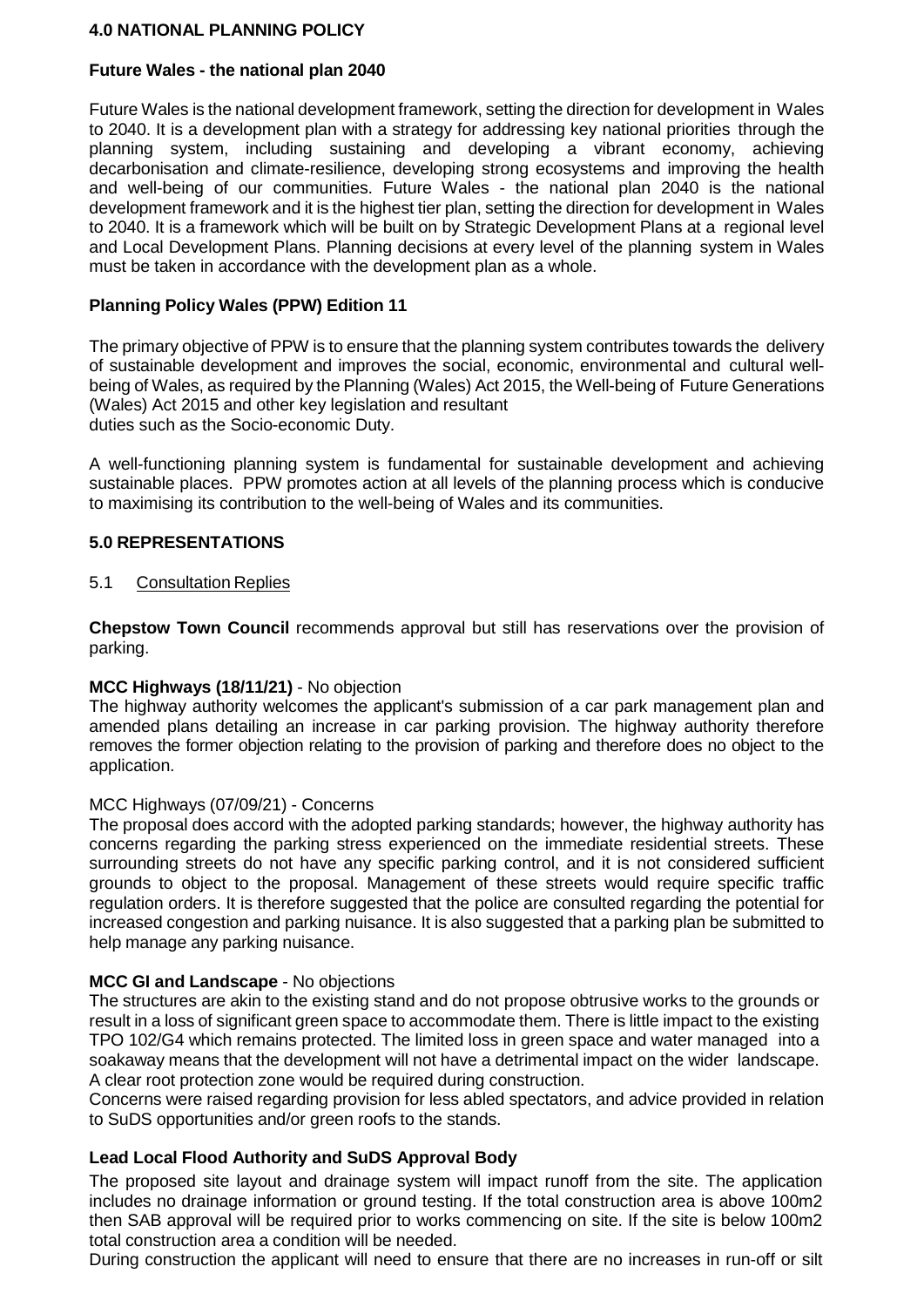washing into local watercourses. This can be managed by constructing the drainage system first and ensuring silt management measures are in place.

(for clarity SUDS approval is required for the proposals)

**MCC Building Control** - No Comments.

#### 5.2 Neighbour Notification

A number of objections have been received in relation to the application and a smaller number of letters in support. A number of these objections do not relate to valid planning considerations; however they are summarised below for completeness.

Letters of objection received after consultation from four addresses

The stands will not be used, they might be a requirement of the FAW however they seem unnecessary for the club's needs. The 100-seater stand should be 50-seater and should not extend beyond the changing room building.

Insufficient parking for the increase in demand, the proposed increase in parking is not sufficient and the parking management plan will not alleviate problems, parking will be pushed to adjacent streets. The anti-social and dangerous parking issues are on training nights as well as match nights. Reference is made to turning left into Larkfield from the A48 is extremely dangerous on a match or training day due to the number of cars parked right up to the junction. Traffic will back up around surrounding roads.

Previous traffic management arrangements have not worked.

An emergency vehicle would struggle to access the grounds.

Visual impact on neighbouring properties, harming outlook and value of properties. There are alternative, more suitable locations. There is not the capacity for 250 people here.

The stands have a detrimental impact on the properties behind it all year round.

There will be an increase in noise and anti-social behaviour, litter and damage from patrons at the club house at night. In addition, other activities at the club cause theft and littering.

Consideration must be given to the safety of residents but also that of spectators and others using the facility. Improvements to the boundary fence are required.

That residents were not informed of the application.

The stand will harm existing trees, especially conifers.

Volunteers with no legal powers, putting out cones will not resolve the issue and may stop residents from parking outside their own properties.

Resident only parking is the only solution.

Three letters of support:

Great facility for young people (male and female) in Chepstow and surrounding areas. Great to support young people and to get them involved and somewhere to belong and a safe environment for sport.

#### 5.3 Local Member Representations

Councillor Paul Pavia - Support for the club and its role.

The increased parking and traffic management plan is welcome and does strengthen the application. One of the public comments I have seen recently does raise the concern about volunteers managing this on their own without additional support from statutory agencies. I would like to see how this works in

practice but to have regular review points through the season to see if things need to be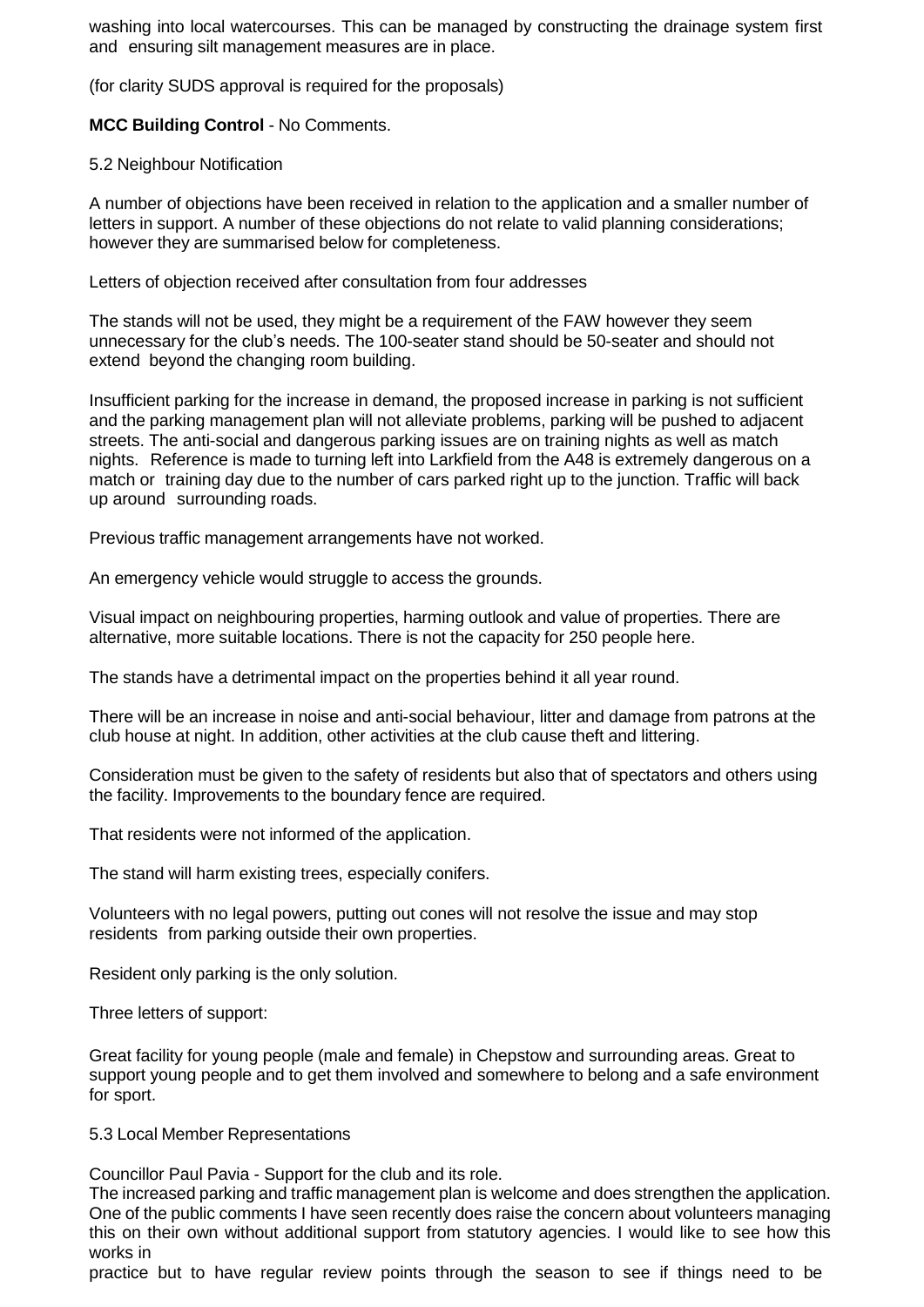altered/amended. This needs to happen whether or not the club does achieve promotion because current traffic/parking problems do continue to cause a challenge locally in that area.

I note the comments made by colleagues in MCC Highways to the amended application: Whether the football club would be able to amend the plan at this stage and get that buy-in from police I don't know. However, it is something that must be properly examined and acted upon because it will

improve resident buy-in to this development. The football club must continue to demonstrate that it is a good neighbour and look to fully understand and mitigate any match-day impact on residents. The relocation of the 100-seater stand closer to the existing 100 seater stand was requested as this would mitigate some concerns of the neighbours. This should be explored.

Other issues arise around anti-social behaviour, whilst not materially relevant to the application, are something that should be managed comprehensively as a matter of course.

Please note all representations can be read in full on the Council's website: <https://planningonline.monmouthshire.gov.uk/online-applications/?lang=EN>

# **6.0 EVALUATION**

#### 6.1 Principle of Development

6.1.1 Policy S5 of the Monmouthshire LDP states that development proposals that provide and/or enhance community and recreation facilities will be permitted within or adjoining town and village development boundaries subject to detailed planning considerations. The principle of a new stand on the existing football pitch within the development boundary is acceptable in policy terms. In this case the material planning considerations are the visual impact of the stand, impact on neighbour amenity, parking provision and ecology. Policy CRF1 of the LDP seeks the retention of existing community facilities and Policy CRF3 looks at safeguarding existing recreational facilities.

### 6.2 Sustainability

6.2.1 The application relates to an existing football club and seeks to increase the number of stands that are available for spectators. The planning application seeks to install two new covered spectator stands, one with 100 seats and one with 50 seats and retrospective permission for the existing 100 seat covered stand. The new stands are required to meet the Football Association of Wales (FAW) facility requirements to compete in Tier 2 of the Welsh amateur football pyramid. The club currently competes in Tier 3. There is no indication that if the club was to be promoted, that this would result in more spectators attending the games. The provision of covered seating provides the current spectators somewhere to sit; it does not directly follow that the new seating will attract more spectators or visitors as the grounds can accommodate these spectators in standing areas at present. There is no correlation between the provision of the new stands and the number of spectators likely to attend matches at the site in the foreseeable future. There is only one football pitch on the site and one training area, the number of pitches will not increase so that only one match can be played at any one time.

For existing spectators Chepstow is serviced by a suitable bus service and train provision. As a 'Main Town' Chepstow is considered to be a sustainable location for such recreational provision.

#### Good Design

6.2.2 The size of the stands is determined by FAW league requirements. There is a Council-wide policy to develop and promote sport facilities. The use of box steel sheeting is appropriate for this type of development and has been used on other sports facilities across the County including Goytre, Undy and Caldicot football club stands. The design of the stands is determined by their function and considered acceptable in this location, which is a standard design and form. The stands will provide 4 tiers of seating facing towards the pitch and away from the surrounding residential properties. The design and finishing materials of the proposed structures would be in keeping with the general character of this football ground and would not be incongruous in this location. The proposal therefore accords with the objectives of Policy DES1 of the LDP in terms of providing high quality sustainable design.

### Place Making

6.2.3 The proposed stands will be sited within the existing football ground, close to the existing club house. They will not be visually prominent when viewed from outside the site. It has been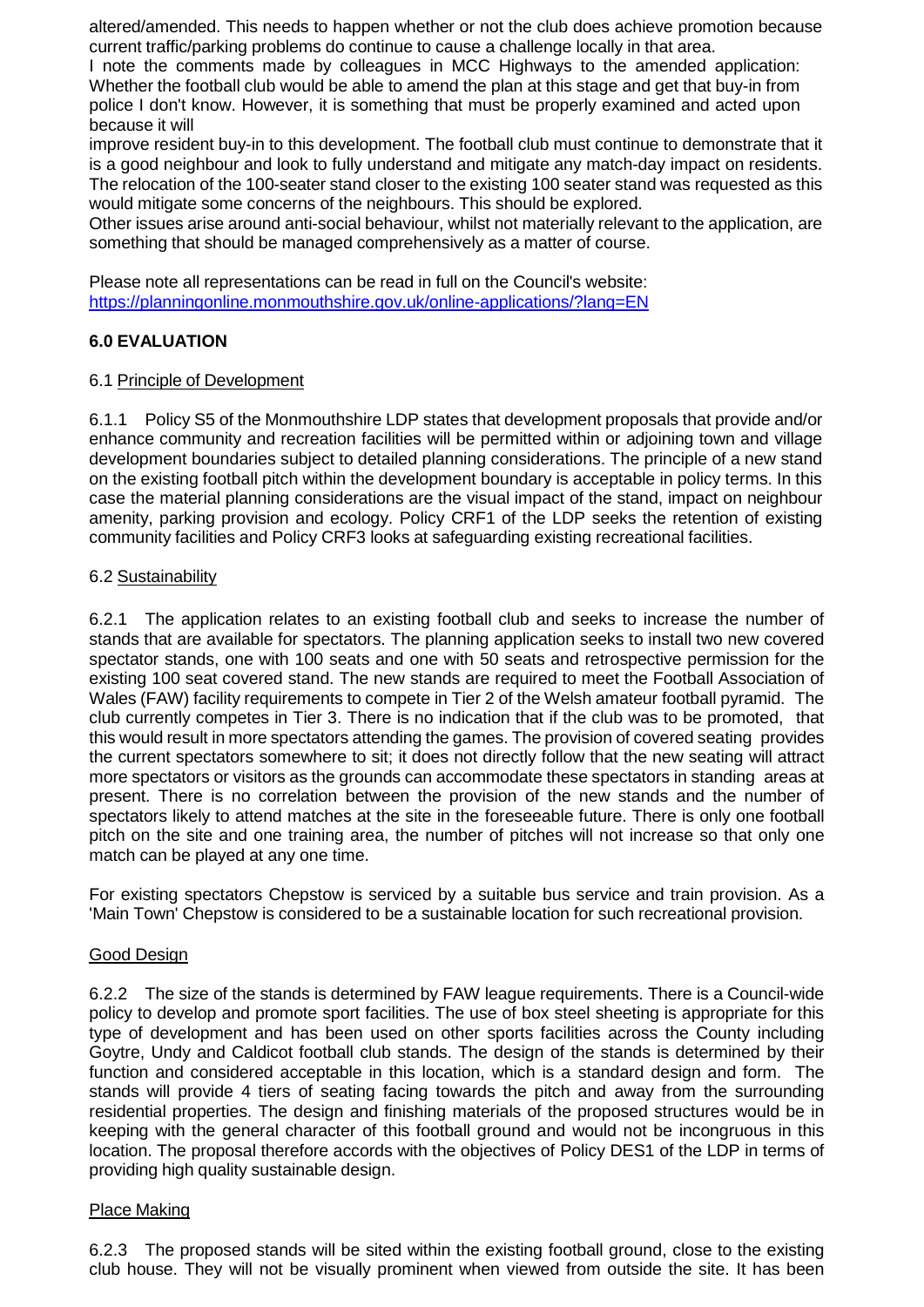suggested that the position of the two new stands be reversed with the new 100-seater stand going next to the existing stand and the 50-seater stand being located at the northern side, closer to the changing rooms. The club has functional reasons why this would not work including the need to separate the home and away fans. PPW 11 says that good design is fundamental to creating sustainable places where people want to live, work and socialise. The special character of an area should be central to its design. In this case the provision of two new stands will enhance the facilities of the ground and provide a greater sense of place for users of the club. The form, scale and visual appearance of the proposed stands would engage with their surroundings. The design is acceptable and complies with the objectives of Policy DES1 of the LDP and PPW11 in promoting good design.

## Area of Amenity Importance

6.2.4 The site has been designated as an Area of Amenity Importance under LDP Policy DES2. Development proposals on areas of amenity importance will only be permitted if there is no unacceptable adverse effect on the visual and environmental amenity, contribution to character, amenity use, cultural amenity values and nature conservation interests. The proposed stands will not have a detrimental impact on the character and appearance of the wider landscape, they will contribute to the character of the area and improve the facilities for users of the club. Nature conservation interests can be enhanced. The proposal therefore accords with the objectives of Policy DES2 of the LDP as it will have no unacceptable, adverse effect on the designated area of amenity importance.

## 6.3 Landscape

6.3.1 The Council's Landscape and GI Officer has reviewed the application and offered no objection. The Landscape Officer initially raised concerns regarding inclusive access for all spectators. Adjacent to the club house there is a raised patio area facing the pitch that can be used by spectators that have limited mobility.

There appears to be no impact on the existing beech tree covered by TPO GWT:102/G4. There will be a small loss of existing amenity grass to accommodate new stands and an increase in surface water collection proposed to go to soakaway, however this is not considered harmful. The proposals are acceptable in landscape terms.

### 6.4 Impact on Amenity

6.4.1 The land is already used as a football pitch for the existing club. The introduction of the stands should not in itself result in an increase in the numbers of people attending the games, rather it will provide current standing spectators with covered seating provision. The new 50-seater stand will be located to the north of the existing 100-seater stand between the existing stand and the club house on the north-eastern edge of the pitch. The new 100-seater stand will be located to the northwest of the pitch.

6.4.2 Larkfield Park is to the north-east with properties facing towards the application site. The closest property, 21 Larkfield Park (at its closest point) is 21m away from the existing stand and will be 28m away from the proposed 50-seater stand. 20 Larkfield Park is 25m from the existing stand and will be 27m away from the proposed 50-seater stand. 19 Larkfield Park is side onto the pitch and from the rear elevation the existing stand is 28m away and the proposed 50-seater stand will be 27m away. Larkfield Park is separated from the football ground by a mature hedge/tree buffer formed along the edge of the grounds, the existing road and each property's own boundary treatments. The extension of the car park in a southerly direction will result in the loss of some vegetation but this is not considered to be excessive, all other boundary treatments are to remain as existing. The stands would be visible from the first-floor windows of these properties, but given the distances involved, the intervening road and the existing vegetation this is not considered to be visually prominent or overbearing. The visual impact of these stands is not considered harmful to the existing properties.

6.4.3 To the north-west boundary, the side elevation of the former Countrywide stores forms a hard boundary to 50% of this boundary. Seven properties are adjacent to the boundary at the northernmost corner, closest to the clubhouse. These are grouped as 32, 33, 34 and 28, 29, 30, 31 Larkfield Park. The new 100-seater stand is proposed to the northern edge of the pitch; this will be 35m to the rear of 34, 36.5m from 33 and 37m from 32 Larkfield Park. The stand will be 33m from the rear of 28 and 45m from the rear of 31 Larkfield Park. The existing club house obscures views of the stand from the group of four properties, 28-31 Larkfield Park. Given the small scale of the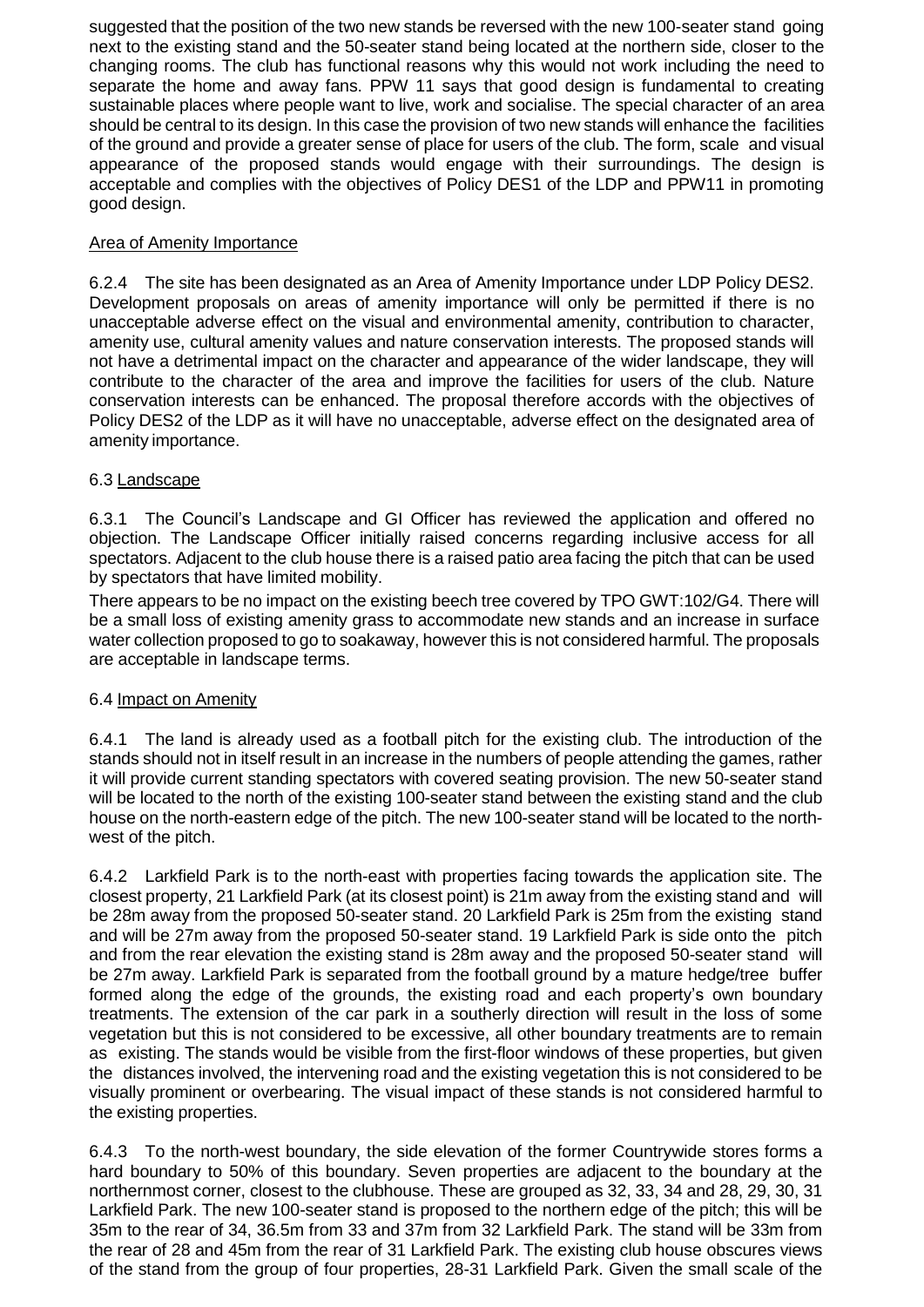stand and the intervening distance involved, the proposal would not result in any loss of outlook.

6.4.4 The distance of the proposed stands from neighbouring residential properties combined with their low height means that the residential amenity of nearby residents will not be compromised. In addition, the stands are facing towards the pitch and away from the houses which will help to contain any noise from spectators. As discussed, the club is operational and spectators are using the areas around the pitch, the proposals provide seating provision for current spectators. The proposal therefore accords with the objectives of LDP Policy EP1 as it does have regard to the privacy, amenity and health of occupiers of neighbouring properties.

## 6.5 Highways

# Sustainable Transport Hierarchy

6.5.1 PPW11 refers to the Sustainable Transport Hierarchy where walking and cycling are the highest priority and public transport second with private motor vehicles being the least desirable. In this case the site is located in the built-up area of the town within easy walking distance of all the amenities and facilities in the Town Centre. The site is also within easy walking distance of good public transport links including the bus and railway stations. As stated above, the erection of spectator stands at the club will not necessarily increase the numbers of players, officials or spectators visiting the site. The number of pitches is not increasing. It could be argued that if the club was to be promoted to a higher tier, they would be playing teams from further away, and that these visiting players and fans are more likely to car share, than if they were from the local area. Most visiting teams transport their players to games using a 17-seat minibus and on match days there is a designated parking space for this vehicle in the car park.

### Access / Highway Safety

6.5.2 Chepstow AFC is located on playing fields, south of the A48, Newport Road. The clubhouse, car park and playing field are accessed via a double field gate dive of Larkfield Park, a residential street serving approximately 65 houses and flats. The area is well served with an array of footways and link footpaths providing links to other residential streets and the wider community. The access into the site is not being altered.

### **Parking**

6.5.3 The existing car park as laid out provides parking for approximately 26 cars. The Parking Management Plan submitted on behalf of the football club outlines that an additional 11 car parking spaces are to be provided by expanding the car park in a southerly direction, within the grounds of the club. Chepstow Town AFC is well-established at this site and the highway authority acknowledge that the adjacent residential street experiences on-street parking stress during match days and other large events at the ground. The club has limited off street parking provision and no public car parks are located within reasonable walking distance of the ground.

6.5.4 In accordance with the Council's adopted parking standard the car parking provision is;

Stadia 1 commercial vehicle space & 1 space per 15 seats -

o In addition to the operational parking requirements for servicing purposes, sufficient additional space must always be provided to allow servicing vehicles to both enter and leave the curtilage of the premises' servicing area in a forward gear.

o Appropriate provision must be provided for use by disabled people.

6.5.5 In accordance with the Council's adopted parking standards the number of spaces required to accommodate 250 seats is 17 spaces, while the existing car park accommodate 26 spaces and so is more than adequate to accommodate the required number of vehicles and operational requirements. Two disabled parking spaces are provided within the existing car park.

6.5.6 The highway authority raised concerns regarding the parking stress experienced on the immediate residential streets. These streets are public highways and the highway authority has not set any specific traffic regulation orders within these streets for parking in general or to control obstructive and dangerous parking. Given the current use of the site there were not considered to be sufficient grounds to object to the proposal, but it was recommended that the police were consulted regarding the proposal and the potential for increased congestion and obstructive parking.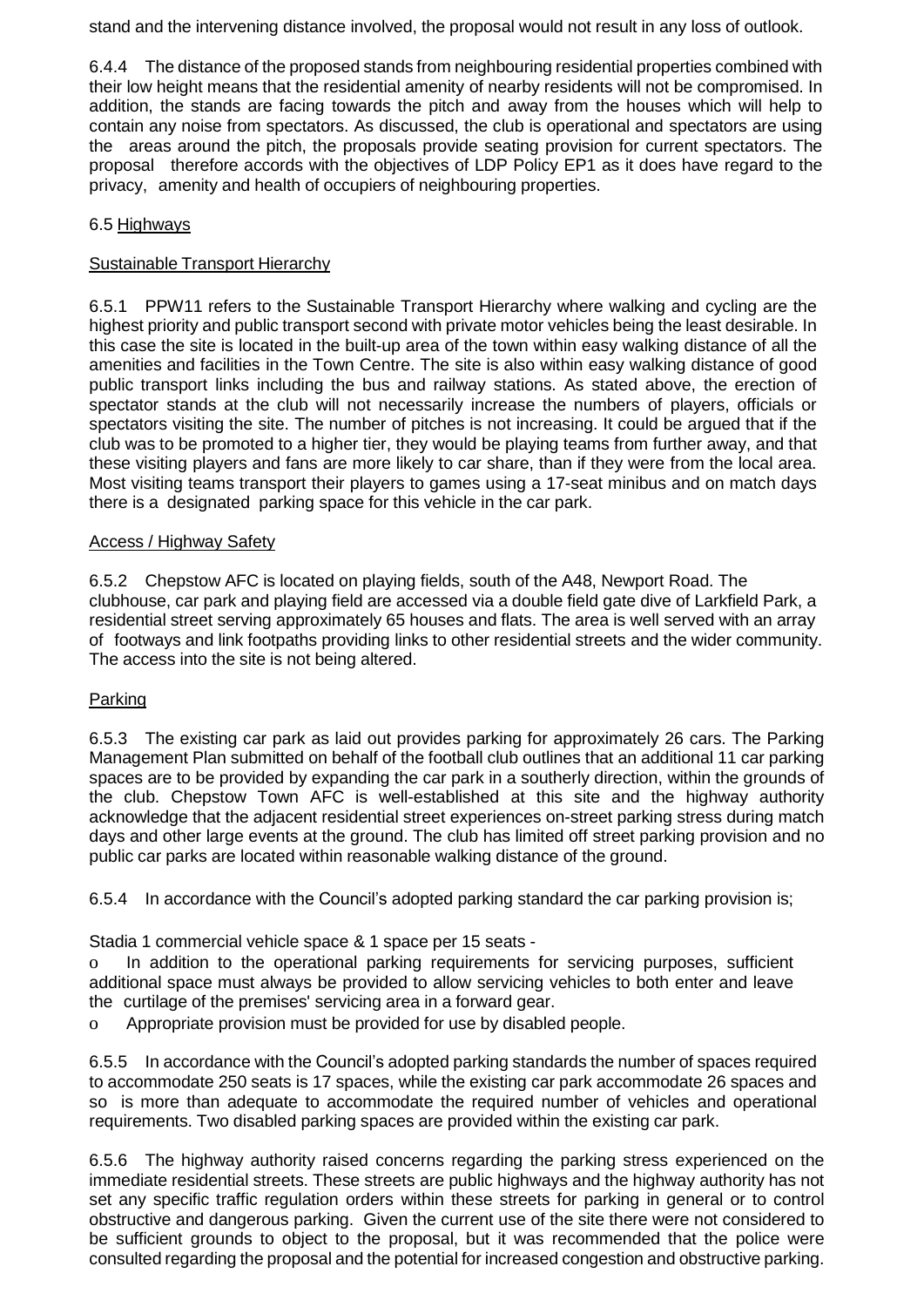It was also suggested that the applicant consider the development and introduction of a traffic and car parking plan in conjunction with the local police and Council to manage and limit the car parking on the adjacent residential streets. Gwent Police have been consulted on this application and the traffic management plan but have yet to respond.

6.5.7 The Football Club has produced a Match Day Car Parking Management Plan which states:

"Car Park Management Plan: Increase of on-site parking provision by an additional 11 spaces. The

inclusion and layout of these additional spaces are shown on Plan Ref: MH-8721 rev B.

On future match days, the club will have on duty two car parking stewards to manage access to the car park and to control parking in the local area. This will be achieved using a 1.2m-high crowd control barrier at the car park entrance and no-parking cones on the surrounding residential roads, principally Larkfield Park and Larkfield Grove but also Gwentlands Close if this is found to be necessary.

In addition to these on-site measures, we will write to opposing teams in advance of each fixture, advising them to limit the number of cars used by visiting players and spectators and not to park in the adjoining residential roads. We will also advise them of other public car parking spaces within the town.

If a situation arises where there is obvious demand for on-site parking and there are limited spaces available, the car parking stewards will advise motorists to park their cars at the Chepstow Comprehensive School/Leisure Centre site in Welsh Street and share one car that will then be allocated a parking space in the club car park on their return to site.

The stewards will also have in their possession on match days a plan showing the position of the public car parks in the town - at Bank Street, Nelson Street, Station Road and Bulwark Road.

In addition, there are some limited on-street car parking spaces available in proximity to the ground - at the A466 Wye Valley Link Road and in Mathern Road adjacent to Chepstow Cemetery, both of which are within a five-minute walk from the ground.

In terms of future proofing and responding to the climate change agenda, it is anticipated that over the next few years there will be a significant proportion of the population that will own and use electric vehicles. There is a 50kw electric charging point located in the car park of the Two Rivers Hotel, available for public use, which is less

than a three-minute walk from the club's premises. **Note** 

This car park plan will be managed by club officials and volunteers - the club and its members have no legal powers to enforce any measures contained in the plan that relate to car parking controls on local roads. This is the responsibility of the County Council in its capacity as local highway authority. However, the club wishes to be a "good neighbour" and to avoid wherever possible any tensions caused by on-street parking in the local area close to the club's premises, so it will make every endeavour to control car parking in the vicinity of the ground."

6.5.8 The Highway Authority welcome the provisions set out in the Parking Management Plan. Although the provision of spectator stands within the grounds will not necessarily lead to an increase in spectators visiting the site on match days, the management plan will help to improve the current situation.

### 6.6 Biodiversity

6.6.1 The Protected Tree on the site is over 130m away from the siting of the proposed stands. There will be no development close to the tree, so the tree which is the subject of the preservation order will not be affected. There will be some loss of grassland, where the stands are to be placed, but this grassland is pitch side and not of ecological interest. The loss is very small compared to the size of the whole football ground and therefore not significant. The applicant will provide biodiversity enhancements in the form of an open bird nest box on the gable wall of the club house and a bat box situated 4 metres off the ground within an existing mature beech tree. These enhancements are appropriate and proportional for the proposal and will provide ecological net benefit on the site as required by the Environment (Wales) Act 2016, PPW11 and LDP Policy NE1.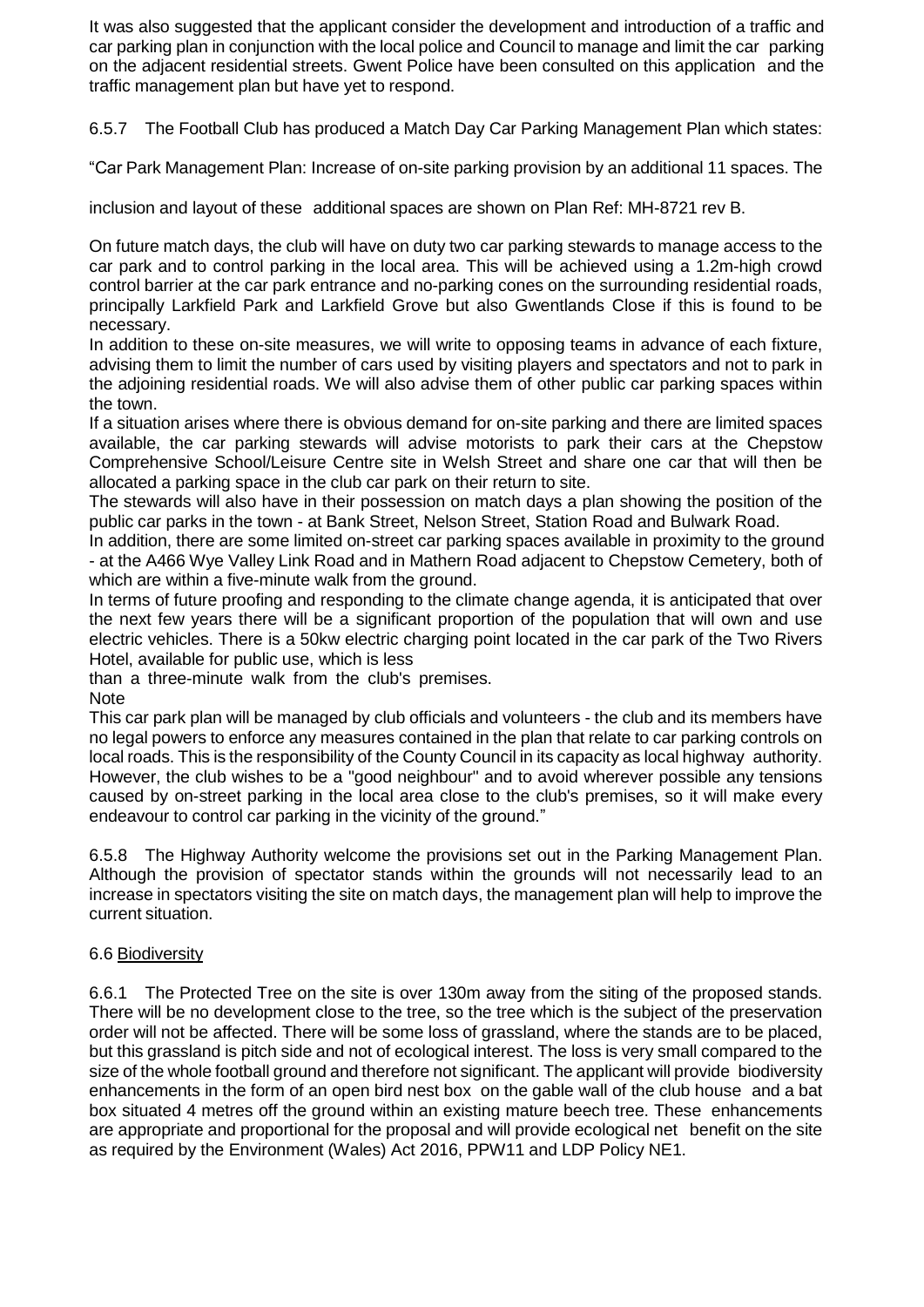# 6.7 Flooding The site is not in a designated flood zone identified in the DAM maps of TAN 15

6.8 Drainage

6.8.1 Foul Drainage

There will be no additional foul drainage as a result of this proposal

### 6.8.2 Surface Water Drainage

The surface water from the roof of the stands will soak into the ground. The total construction area is above 100m2 (building footprint, yard area, hardstanding and parking bays) so SAB approval will be required prior to any works commencing on site. The applicant has been informed of this.

#### 6.9 Phosphates

6.9.1 Under the Conservation of Habitats and Species Regulations 2017 it is necessary to consider whether the development should be subject to a Habitat Regulations Assessment. This is in particular reference to the impact of increased concentrations of Phosphates on designated SACs. NRW has set new phosphate standards for the riverine SACs of the Wye and Usk and their catchment areas. Development that may increase the concentration of phosphates levels will be subject to appropriate assessment and HRA. This application site is outside of the phosphate sensitive area and so there will not be any detrimental impact on any protected SAC. As a result, no further assessment is required.

6.10 Response to the Representations of Third Parties and Town Council

6.10.1 Chepstow Town Council recommend approval of the application but question the level of parking provision and the surface water drainage from the stands. The parking provision has been discussed in detail above, although this development will not lead to an increase in the number of people using the club, the car park at the club is being increased by 11 spaces to help improve the existing parking stress in the local area. The surface water from roofs of the stands will need to be the subject of a SAB application, as will the extension to the car park.

6.10.2 The majority of letters receive from residents were concerned about the increase in parking on the neighbouring residential streets. This has been considered in the main body of the report. This planning application is for the erection of two additional stands and the retention of an existing stand. The erection of the stands will not result in a significant increase of players, officials or supporters. The increase in the size of the car park within the grounds of the club to provide an additional 11 spaces and the match day parking management plan is considered suitable to mitigate against any additional harm over and above the existing situation. There is no reason why emergency vehicles could not get to the site as a result of this proposal.

6.10.3 Reference is made to the loss of outlook from existing properties as a result of the proposed stands. However as addressed above it is considered that there are sufficient distances between the stands and the nearest residential properties so that there is no likelihood of significant loss of outlook or privacy to neighbouring residents. Given the distances involved and the existing vegetation along the boundary of the site, the stands will not have a harmful effect on neighbour amenity both in terms of being overbearing or by way of noise/ light disturbance.

6.10.4 Reference has been made to the issues surrounding anti-social behaviour of patrons to the club house. It is not considered that the provisions of the stands will directly affect the behaviour of the patrons of the football club. The club house is operational at present and will continue to operate in its current capacity. Management of the club patrons is a matter for the staff of Chepstow AFC.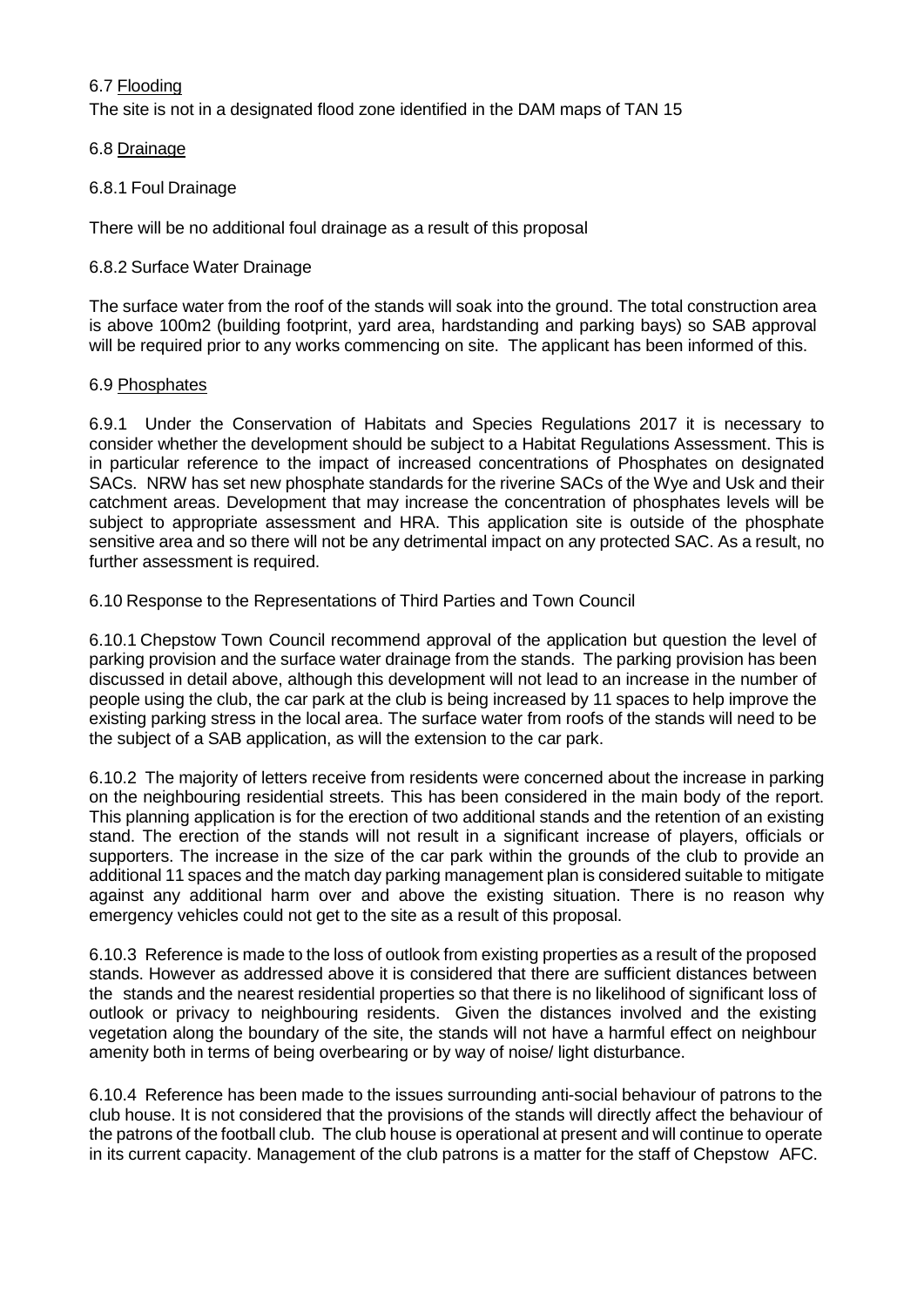## 6.11 Well-Being of Future Generations (Wales) Act 2015

6.11.1 The duty to improve the economic, social, environmental and cultural well-being of Wales has been considered, in accordance with the sustainable development principle, under section 3 of the Well-Being of Future Generations (Wales) Act 2015 (the WBFG Act). In reaching this recommendation, the ways of working set out at section 5 of the WBFG Act have been taken into account and it is considered that this recommendation is in accordance with the sustainable development principle through its contribution towards one or more of the Welsh Ministers' wellbeing objectives set out in section 8 of the WBFG Act.

### 6.12 Conclusion

6.12.1 Policy S5 of the Monmouthshire LDP states that development proposals that provide and/or enhance community and recreation facilities will be permitted within or adjoining town and village development boundaries subject to detailed planning considerations. The principle of a new stand on the existing football pitch within the development boundary is acceptable in policy terms. The proposal will improve the facilities at the club. The new stands are required to meet the FAW facility requirements to compete in Tier 2 of the Welsh amateur football pyramid.

6.12.2 There is no direct correlation between the provision of the new stands and the number of spectators likely to attend matches at the site in the foreseeable future. The proposal will not result in more games being played at any one time as the number of pitches on the site is not increasing. The design of the stands is determined by their function and considered acceptable in this location. The design and finishing materials of the proposed structures would be in keeping with the general character of this football ground. The proposal therefore accords with the objectives of Policy DES1 of the LDP in terms of providing high quality sustainable design.

6.12.3 The distance of the proposed stands from neighbouring residential properties combined with their low height means that the residential amenity of nearby residents will not be compromised over and above the current situation. The proposal therefore accords with the objectives of policies EP1 and DES1 of the LDP. The size of the car park for the club accords with the adopted parking standards although given the considerable concern from local residents about the level of current parking on residential streets during match days, the proposal includes increasing the size of the existing car park by 11 spaces and providing a parking management plan mitigating these concerns.

# **7.0 RECOMMENDATION: APPROVE**

# Conditions:

1 This development shall be begun within 5 years from the date of this permission.

REASON: To comply with Section 91 of the Town and Country Planning Act 1990.

2 The development shall be carried out in accordance with the list of approved plans set out in the table below.

REASON: To ensure the development is carried out in accordance with the approved drawings, for the avoidance of doubt.

3 The Car Park Management Plan hereby approved shall be complied with from the date of this planning permission. Chepstow Town AFC shall operate in strict accordance with the provisions of the approved management plan in perpetuity.

REASON: To ensure that parking can be managed in a way that it does not harm the amenities of local residents to ensure that the use accords with the objectives of policy EP1 and MV1 of the LDP.

4 The extension to the car park as shown on Plan Ref: MH-8721 rev B. shall be completed in full in accordance with the approved details within 6 months of the date of this approval. Reason: To ensure that parking can be managed in a way that it does not harm the amenities of local residents to ensure that the use accords with the objectives of policy EP1 and MV1 of the LDP.

5 The biodiversity net benefit measures as illustrated in plans entitled MH-8721 rev B proposed Site plan shall be implemented in full and shall be retained as such in perpetuity.